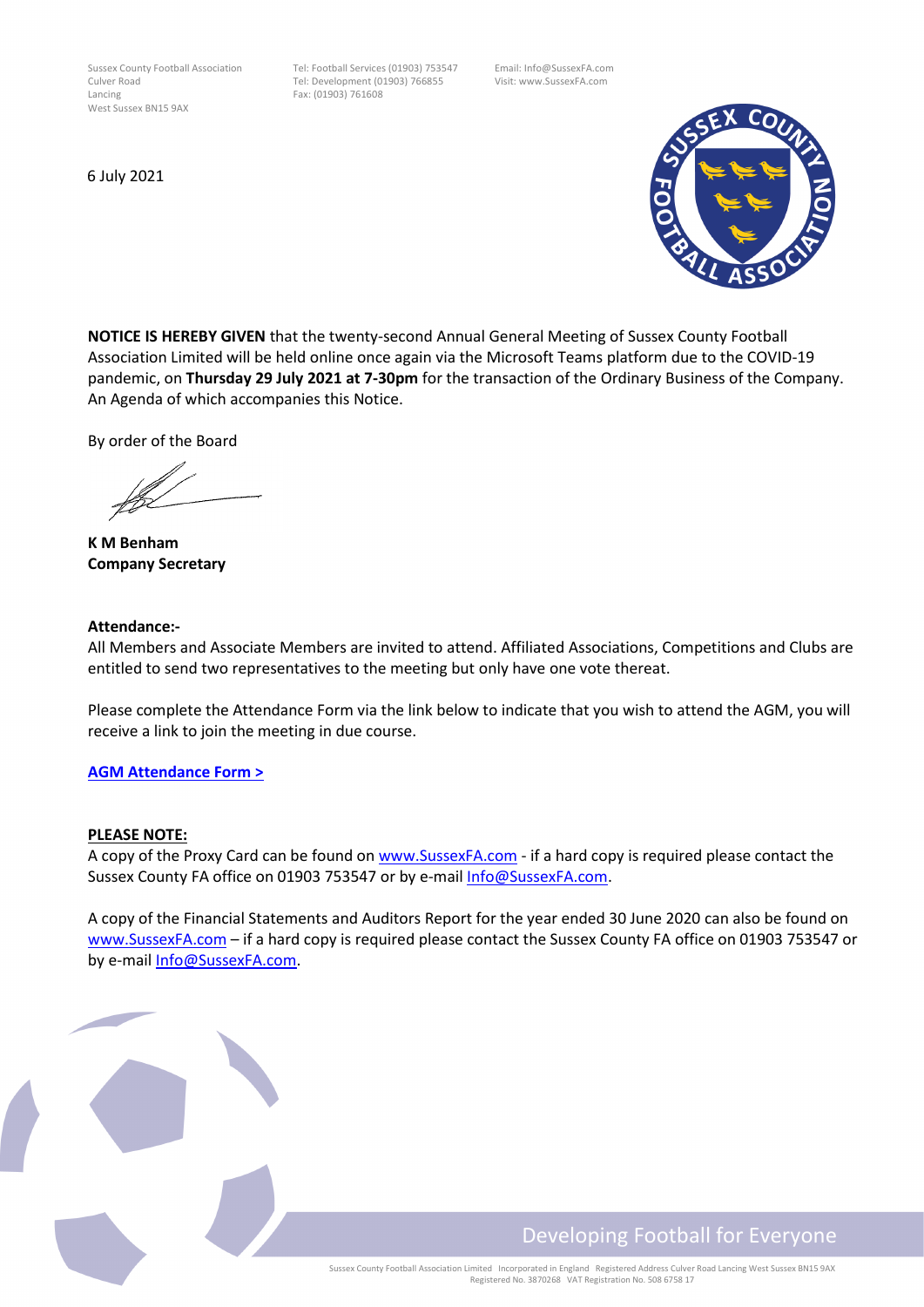## **AGENDA**

#### **CHAIRMAN'S OPENING REMARKS & TRIBUTES**

#### **BUSINESS OF THE MEETING**

#### **APOLOGIES FOR ABSENCE**

#### **1. FINANCIAL STATEMENTS, ANNUAL REPORT AND AUDITORS' REPORT**

To note the Financial Statements, Annual Report and Auditors Report for the year ended 30 June 2020.

#### **2. AUDITORS**

On the proposal of the Board to reappoint Messrs Friend-James as Auditors until the next Annual General Meeting and that their remuneration is fixed by the Board.

#### **3. PRESIDENT**

The President is: Mr L Kempster.

#### **4. CHAIRMAN**

The Chairman is: Mr M T M Major.

#### **5. DEPUTY CHAIRMAN**

The Deputy Chairman is: Mr J W Edwards.

#### **6. DIRECTORS**

The Directors of the Board are: Mrs P A Fox, Ms E S Symons. Messrs. M Abbas, K M Benham, C R C Dudley, J W Edwards, A J Kybett, M T M Major, R W Sargeant, S Walker, T KT Win & J Woolsey.

#### **7. AMBASSADORS**

The Ambassadors are: Mr P Atkinson.

#### **8. LIFE VICE-PRESIDENTS**

The existing Life Vice-Presidents are: Messrs. J R Burns, J M Smith, K S Somerville & M G Witherden.

#### **9. VICE-PRESIDENTS**

#### The existing Vice-Presidents are:

Miss K Ashcroft, Mrs J Hall and Messrs. D A Austen-Jones, P E Beard, W A Booth, M A Boxall, P M Chaplin, D C L Chilton, L Claydon, R A Cosens, P Down, E S Dummer MBE, J W Edwards, W Elvin, G R Flemington, S Frier, T Gill, Dr D Gordon, M L Hollis, D John, L Kempster, A K Knight, F C Lane, D M Leonard, J Maggs, R D Mason, M Mayhew, P E Miles, E G Nunn, L L G Parsons, J Pearce, E Potter, R M Powell, D Rogers, D R Smith, J D Smyth, M Waner, J A West, N G Williams, S D Williams & D J York.

#### **10. COUNTY MEMBERS**

#### To Note:

Mo Abbas, Karen Ashcroft, Tracy Aston, Douglas Austen-Jones, Chris Baker, Paul Barratt, Ken Benham, Russell Brooks, Alex Bradley, Keith Brisley, Mike Brown, Roy Cheshire, Dennis Chilton, David Cole, Daniel Cooper, Laurie Doutre, Peter Down, David Downes, Charles Dudley, John Edwards, Wally Elvin, Ian Farrell, Pauline Fox, Martin Gander, Nick Gardner, Beth Garner, Sean Gibney, Kieran Green, Trevor Hall, Les Kempster, Tony Kybett, Andy Lindley, Peter Lindsey, Mathew Major, Gary Manville-Dickens, Gary Millis, Barry Munn, David Nessling, Mark Potter, Robin Powell, Robert Rashbrook, Paul Rowland, Richard Sargeant, Mark Sessions, Ashley Slaughter, Liz Symons, Steve Walker, David Wellbelove, Thura KT Win & Jack Woolsey.